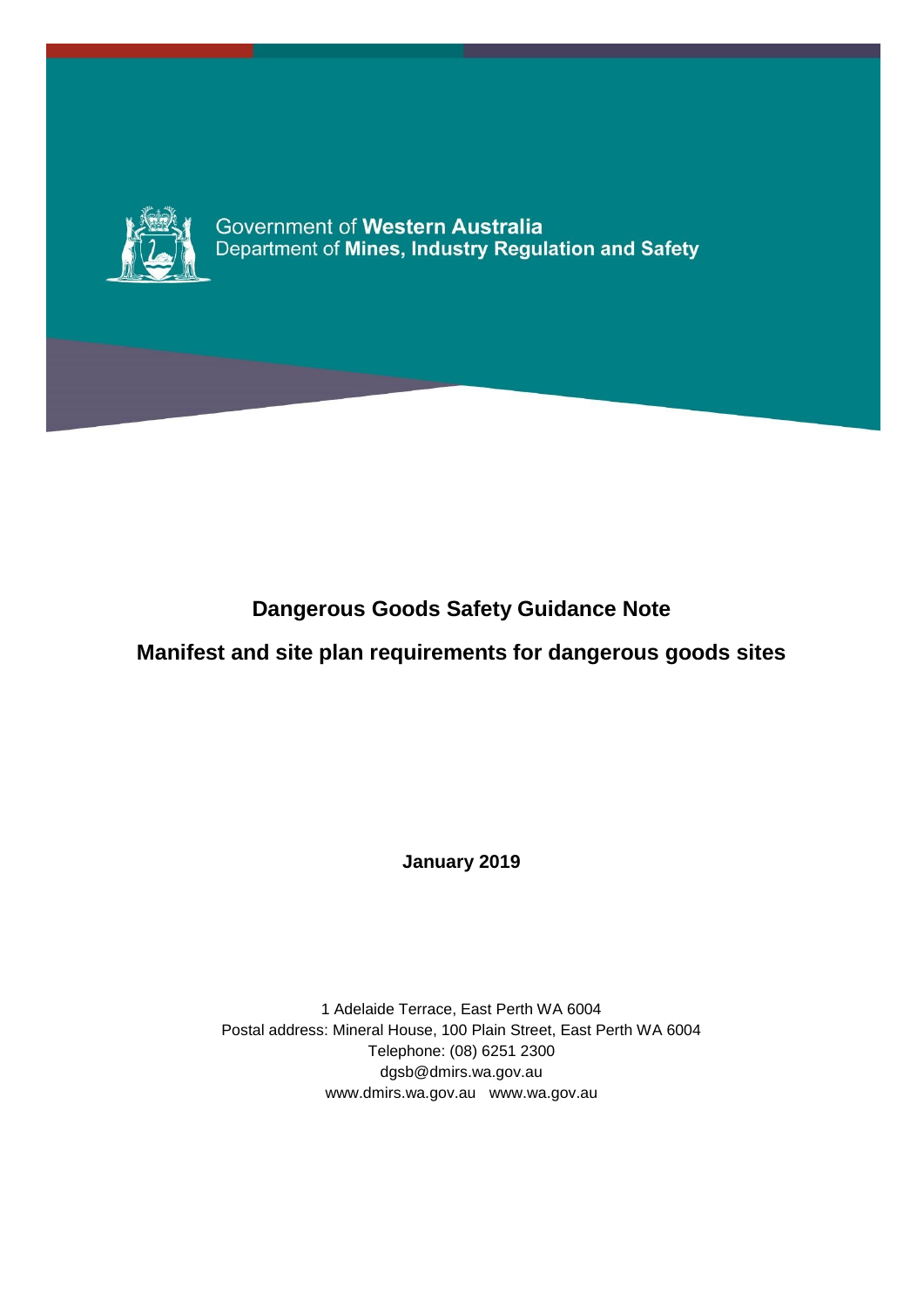# **Contents**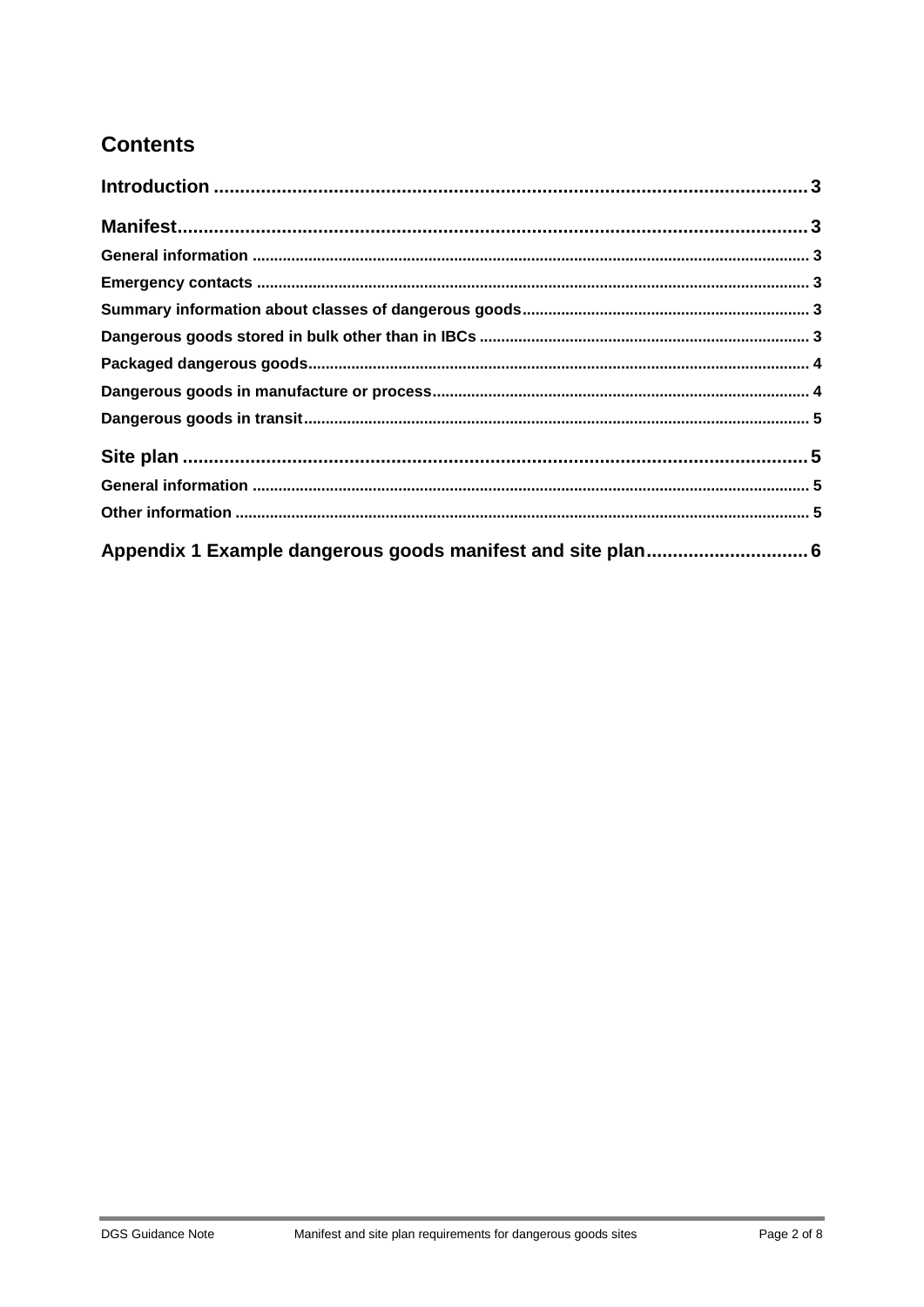## <span id="page-2-0"></span>**Introduction**

Dangerous goods sites storing or handling more than the manifest quantities of dangerous goods must maintain a manifest and a dangerous goods site plan.

This guidance note outlines the requirements for the manifest and site plan. These documents must be current to allow an appropriate response by the Department of Fire and Emergency Services (DFES) in the event of an emergency.

Sites must review and, if necessary, prepare a revised version of the manifest and site plan:

- within seven days after any significant change in the information; and
- in any event, at intervals of not more than three years from the day on which the manifest and plan were developed or last revised.

Licence holders must ensure the manifest and site plan are kept on site so they are readily accessible to emergency responders.

Appendix 1 is an example of a completed manifest and accompanying site plan. A manifest template is available in Word format from the Department's website.

## <span id="page-2-1"></span>**Manifest**

## <span id="page-2-2"></span>**General information**

The manifest must contain:

- the name of the operator of the dangerous goods site
- the address of the dangerous goods site
- the date when the manifest was prepared or last revised.

## <span id="page-2-3"></span>**Emergency contacts**

The manifest must contain contact information for at least two people (or for one person if that person is available at all times) who may be contacted in the event of an emergency for information about the nature and quantity of dangerous goods likely to be at the dangerous goods site.

#### <span id="page-2-4"></span>**Summary information about quantities of dangerous goods**

The manifest must contain a summary list that specifies the maximum quantity of:

- each packing group of each class or division of dangerous goods that has packing groups
- each class or division of dangerous goods that does not have packing groups
- combustible liquids
- each type of goods too dangerous to be transported that the dangerous goods site may store or handle.

## <span id="page-2-5"></span>**Dangerous goods stored in bulk other than in IBCs**

For each bulk container (other than an intermediate bulk container or IBC) and any other form of storage of dangerous goods in bulk at the site, the manifest must contain:

any identification number or code (as shown on the site plan) of the container or storage area

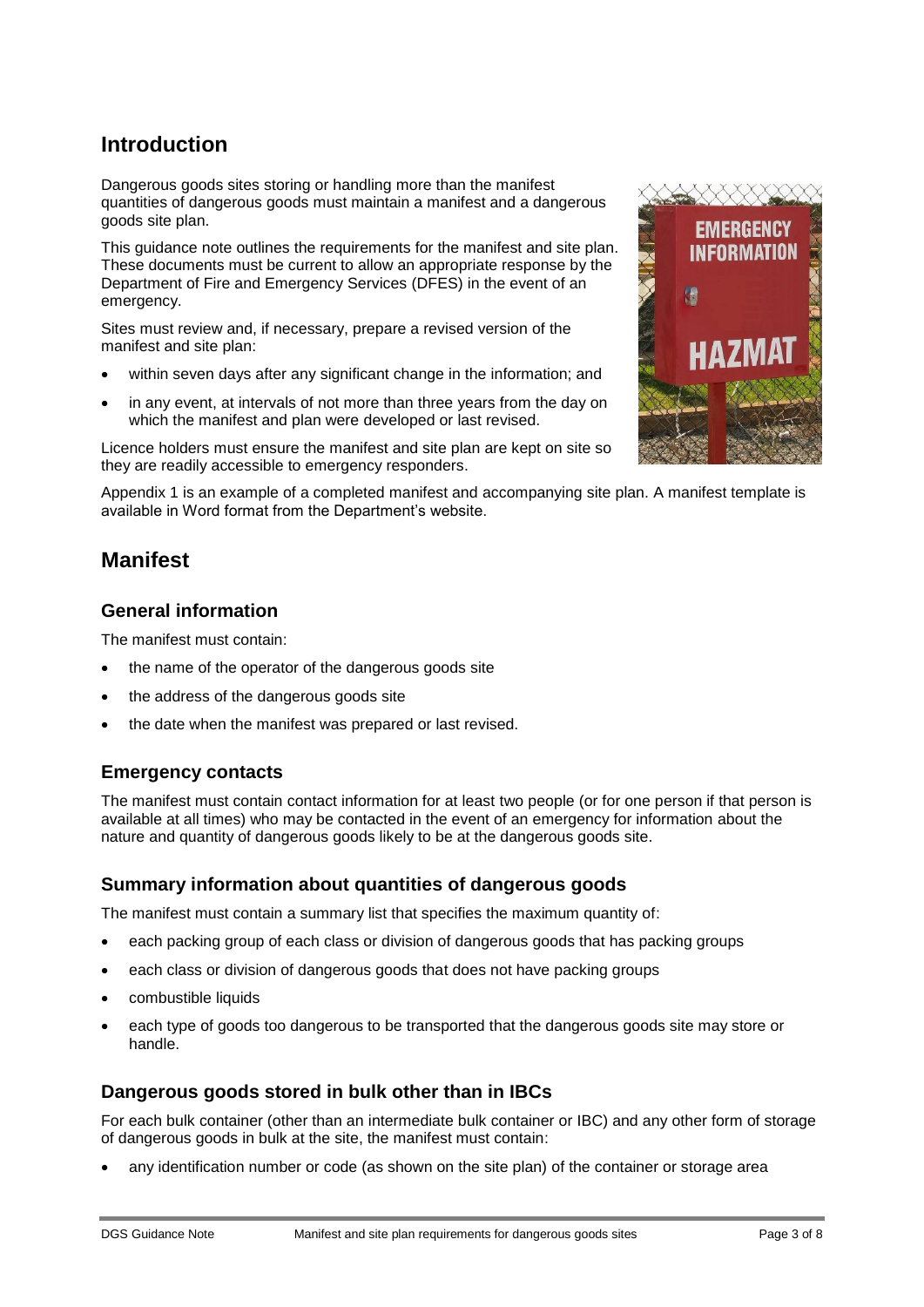- the type of container or manner of storage
- the quantity or mass of the dangerous goods being stored in the container or other form of storage.
- for dangerous goods other than combustible liquids or goods too dangerous to be transported the proper shipping name, the UN number and class or division of the dangerous goods, and for Packing Group I dangerous goods, the packing group
- for combustible liquids, the product name and the words "combustible liquid"
- for goods too dangerous to be transported, the name of the goods specified in Appendix A of the seventh edition of the Australian Code for the Transport of Dangerous Goods by Road and Rail (ADG7) and the statement "Goods too dangerous to be transported".

## <span id="page-3-0"></span>**Dangerous goods that are packaged or in IBCs**

For each storage location that contains packaged dangerous goods or dangerous goods in IBCs that are required to be placarded, the manifest must contain:

- the identification number or code (as shown on the site plan) for the storage location
- for dangerous goods of Packing Group I or Division 2.3 that are likely to be kept in the storage location
	- the proper shipping name
	- the class or division and packing group
	- the current aggregate quantity or maximum quantity of each of the dangerous goods that may be stored or handled in the storage location

*Note: To ensure the best emergency response, the UN number should also be provided.*

- for goods too dangerous to be transported that are likely to be kept in the storage location
	- the name of the dangerous goods specified in Appendix A of ADG7
	- the statement "Goods too dangerous to be transported"
	- the current aggregate quantity or maximum quantity of each of the dangerous goods that may be stored or handled in the storage location
- for other dangerous goods that are likely to be kept in the storage location:
	- the class or division
	- for combustible liquids, the words "combustible liquid"
	- the current aggregate quantity or maximum quantity of each class or division of dangerous goods and combustible liquids that may be stored or handled in the storage location.

#### <span id="page-3-1"></span>**Dangerous goods in manufacture or process**

For each storage location where more than a placard amount of dangerous goods is manufactured or processed, the manifest must contain:

- the identification number or code (as shown on the site plan) of the manufacturing or processing location
- the class or division of each type of dangerous goods and the maximum quantity of each class or division that can be handled in the location
- for goods too dangerous to be transported, the statement "Goods too dangerous to be transported" and the maximum quantity of those goods that can be handled in the location
- for combustible liquids, the statement "combustible liquid" and the maximum quantity of combustible liquids that can be handled in the location.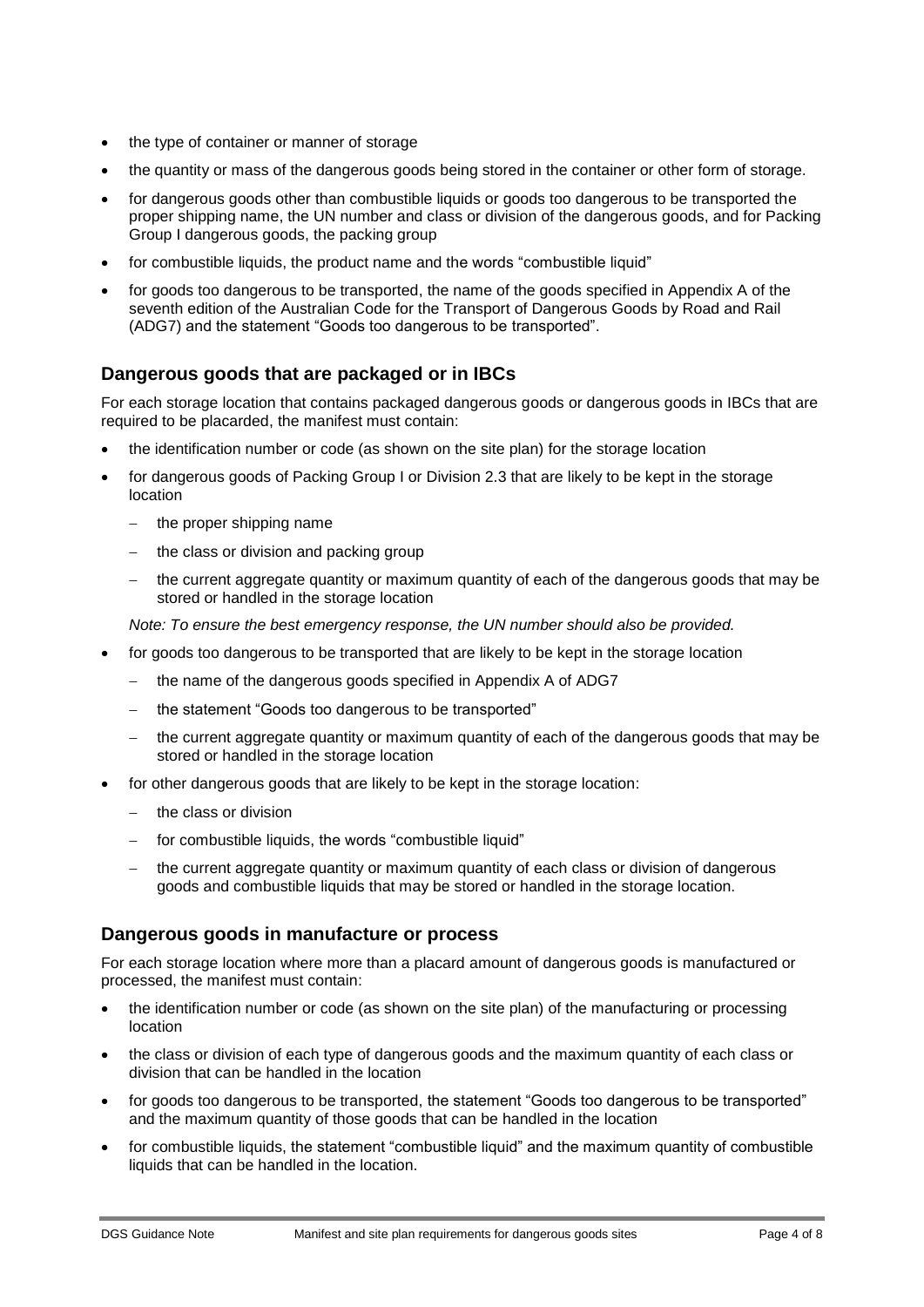## <span id="page-4-0"></span>**Dangerous goods in transit**

For dangerous goods in transit areas required to be placarded, the manifest information may be provided as:

- a compilation of transport documents that comply with ADG7
- the identification number or code (as shown on the site plan) for the transit location.

## <span id="page-4-1"></span>**Site plan**

## <span id="page-4-2"></span>**General information**

The dangerous goods site plan must contain:

- the name of the operator of the dangerous goods site
- the address of the dangerous goods site
- the date when the dangerous goods site plan was prepared or last revised.

## <span id="page-4-3"></span>**Other information**

The plan must also do the following.

- Be accurate and show the scale, legend and direction of North.
- Delineate the site's boundaries and describe what is on adjoining sites or site.
- Show any buildings on the site and provide a written description.
- Show the locations of dangerous goods in placard quantities and the identification number (ID) (as written in the site manifest) for each location.
- Show the location of:
	- the main entrance and the other points of entry to the site
	- essential site services, including fire services and isolation points for fuel, gas, water, power (including mains and solar)
	- the manifest
	- drains and watercourses.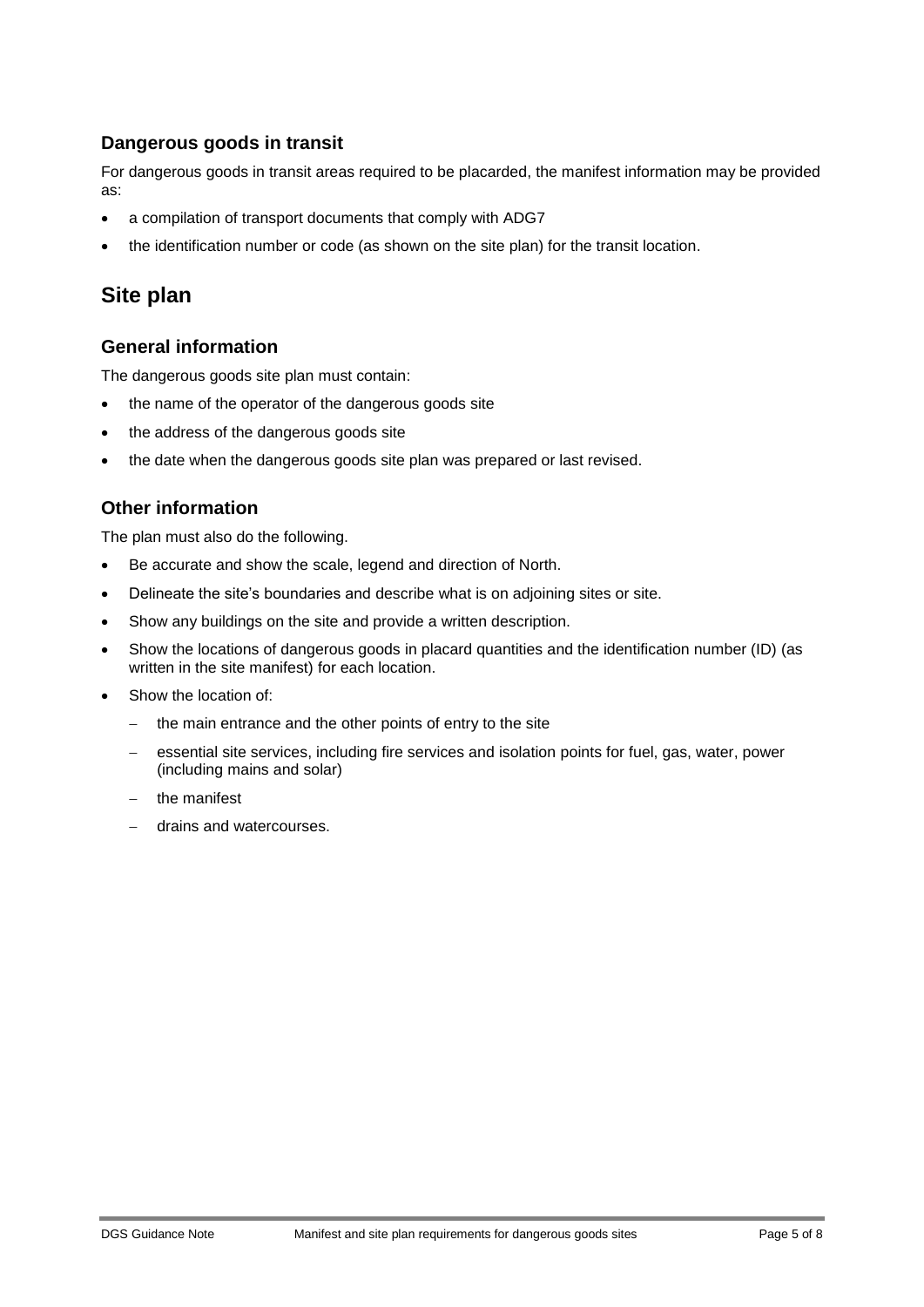## <span id="page-5-0"></span>**Appendix 1 Example dangerous goods manifest and site plan**

*A manifest template is available in Word format from the [Department's website](http://www.dmirs.wa.gov.au/).*

### *Dangerous goods manifest*

*1. General information*

| Operator:         | <b>ABC Chemicals Pty Ltd</b>              |
|-------------------|-------------------------------------------|
| . Site address: ˈ | Lot 888 Jumpstart Road, Kentstone WA 6888 |
| Date:             | 4 January 2019                            |

#### *2. Emergency contacts (at least one person at all times)*

| <b>Name</b>          | <b>Position</b>           | <b>Telephone</b>               |
|----------------------|---------------------------|--------------------------------|
| Peter J Browne       | <b>CEO</b>                | B/H 131888<br>A/H 0444 222 111 |
| Larry Russell        | <b>Production Manager</b> | A/H 0444 888 999<br>B/H 131888 |
| <b>Brendan James</b> | <b>Chief Chemist</b>      | B/H 131888<br>A/H 0444 555 777 |

#### *3. Summary information about dangerous goods quantities*

| <b>Class, Division, Combustible</b><br>liquid (CL) or Goods too<br>dangerous to transport<br>(GtDtT) | <b>Packing Group (PG)</b> | <b>Maximum quantity</b><br>$(L$ or $kg)$ |
|------------------------------------------------------------------------------------------------------|---------------------------|------------------------------------------|
| 2.2                                                                                                  |                           | 3,000 L                                  |
| 3                                                                                                    |                           | 30,000L                                  |
| 3                                                                                                    |                           | 1,000 $L$                                |
| 8                                                                                                    |                           | 12,500L                                  |
| Combustible liquid                                                                                   | ΝA                        | 39,000L                                  |

*4. Bulk (other than IBC) dangerous goods storage information*

| Storage ID<br>as per site<br>plan | <b>Product</b><br>name (CL)<br>or GtDtT<br>name $\sqrt{ }$<br><b>Proper</b><br>shipping<br>name | UN no. (not<br>applicable<br>for CL and<br>GtDtT) | Class /<br>Division /<br><b>CL/ GtDtT</b> | <b>PG</b><br>(for $PG I$ ) | <b>Container</b><br>type | <b>Quantity</b><br>(L or kg) |
|-----------------------------------|-------------------------------------------------------------------------------------------------|---------------------------------------------------|-------------------------------------------|----------------------------|--------------------------|------------------------------|
| T <sub>2</sub>                    | Petrol                                                                                          | 1203                                              | 3                                         | $\mathbf{I}$               | Underground<br>tank      | 30,000 L                     |
| T <sub>1</sub>                    | Automotive<br>diesel fuel                                                                       | $\blacksquare$                                    | Combustible<br>liquid                     | ä,                         | Underground<br>tank      | 28,000 L                     |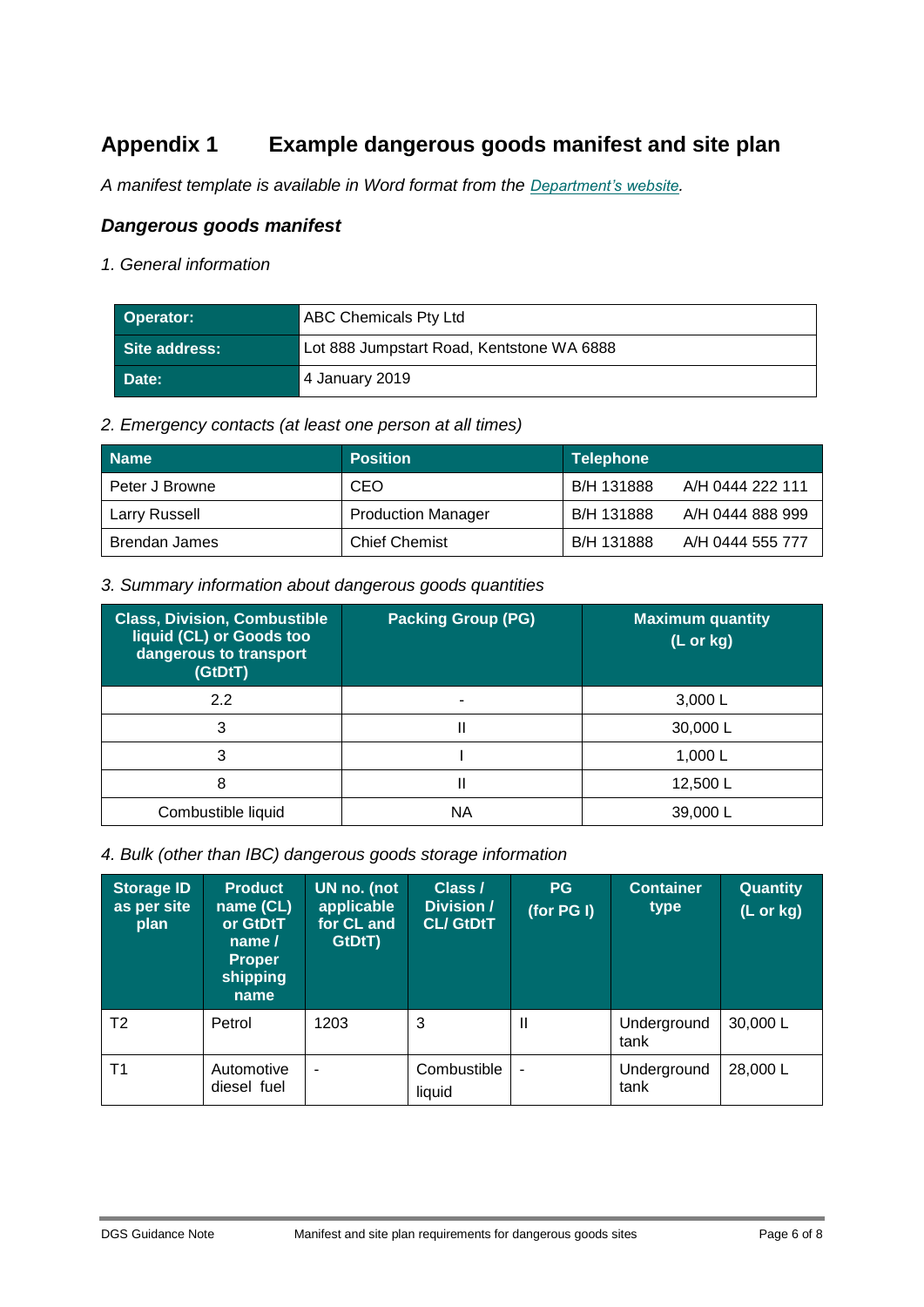### *5. Packaged or IBCs dangerous goods information at placard amount storage locations*

| <b>Storage location</b><br>ID as per site<br>plan | <b>Proper shipping</b><br>name / GtDtT<br>name | UN no.<br>(not applicable<br>for CL and<br>GtDtT) | <b>Class, Division,</b><br><b>CL or GtDtT</b> | <b>Quantity</b><br>$(L \text{ or } kg)$<br>current /<br>maximum |
|---------------------------------------------------|------------------------------------------------|---------------------------------------------------|-----------------------------------------------|-----------------------------------------------------------------|
| PS <sub>1</sub>                                   | Diethyl ether                                  | 1155                                              | 3                                             | 1,000 $L$                                                       |

#### **Packaged or IBCs of PG I, Division 2.3 or GtDtT dangerous goods**

#### **Packaged or IBCs of Divisions 2.1, 2.2, PGII/III or Combustible liquid**

| Storage location ID as per site<br>plan | <b>Class / Division / CL</b> | <b>Quantity (L or kg)</b><br>current / maximum |
|-----------------------------------------|------------------------------|------------------------------------------------|
| PS <sub>2</sub>                         | っっ                           | 3.000 L                                        |
| PS <sub>3</sub>                         |                              | 11,000 L                                       |

#### *6. Dangerous goods in manufacture or process locations (above placard quantity)*

| Storage location ID as per site<br>plan | <b>Class / Division / CL / GtDtT)</b> | Maximum quantity (L or kg) |
|-----------------------------------------|---------------------------------------|----------------------------|
| MA1 and MA3                             |                                       | 1.500L                     |
| MA <sub>2</sub>                         | Combustible liquid                    | 11.000 L                   |

### *7. Dangerous goods in transit information*

Not applicable